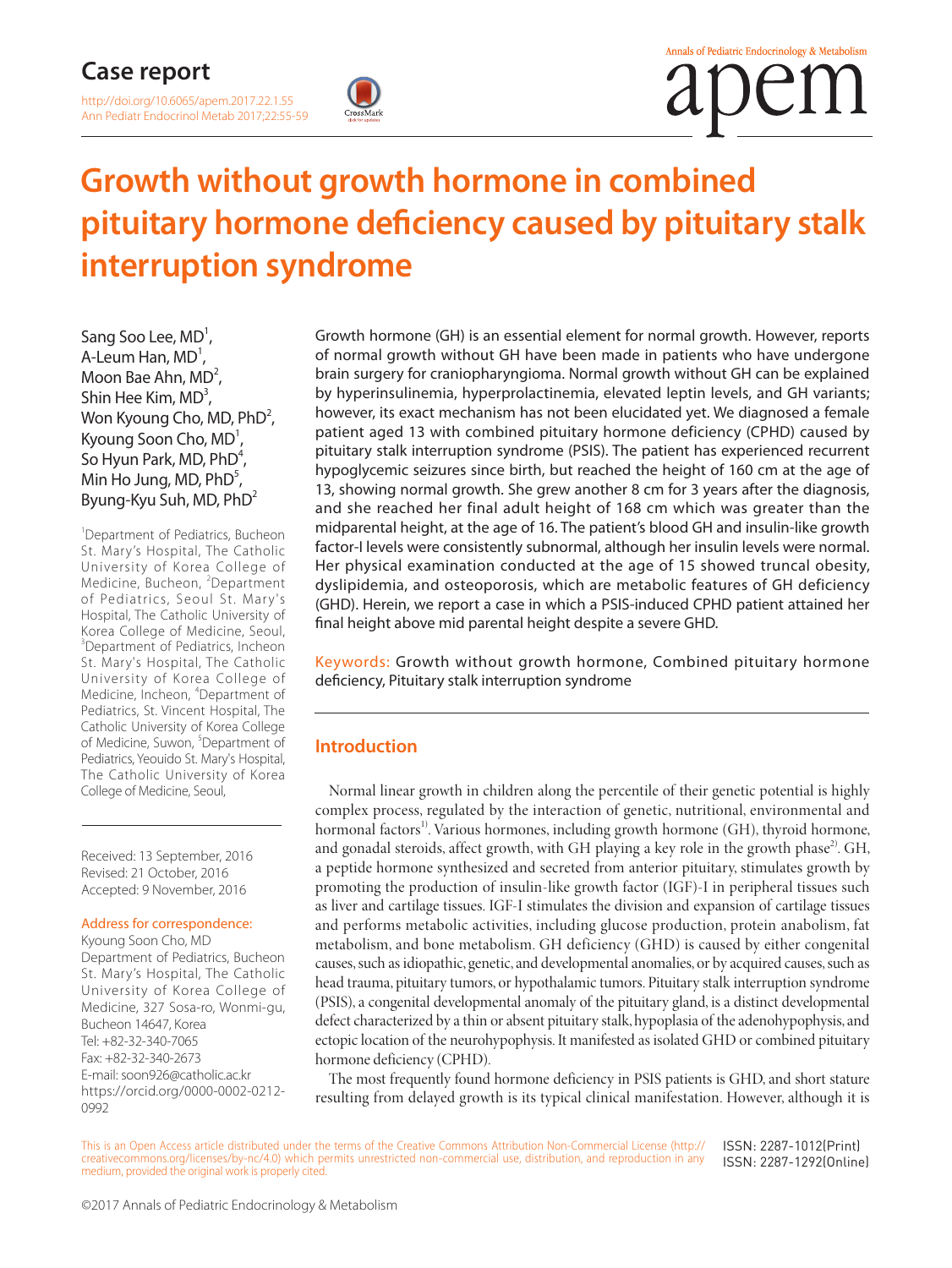#### rare, growth without GH, in which patients maintain normal linear growth despite abnormal GH secretion, is also observed. This phenomenon is observed in some patients who have undergone brain surgery to remove tumors found mainly in the hypothalamic-pituitary area, such as craniopharyngioma. It is very rare to find cases of growth without GH in patients who have not undergone brain surgery although such cases have been reported in individuals with septo-optic dysplasia (SOD) and empty sella syndrome.

We report a case in which a PSIS-induced CPHD patient attained her final height above mid parental height despite a severe GHD.

#### **Case report**

A female patient aged 13 visited Bucheon St Mary's Hospital Emergency Department for seizures. She showed symptoms of fever (40℃), vomiting, and hypoglycemia, with a serum glucose level of 58 mg/dL. We conducted a brain magnetic resonance imaging (MRI) to obtain a differential diagnosis of abnormalities in the central nervous system. The MRI results showed ectopic neurohypophysis and an invisible pituitary stalk, which were consistent with PSIS (Fig. 1). We transferred her to the Department of Pediatric Endocrinology to test pituitary functions.

The patient was born at our hospital by cesarean section at 42 weeks and 1 day of gestation, with a birth weight of 3.56 kg (10th–50th percentile). She showed signs of lethargy 2 days after birth, and was found to have hypoglycemia on blood sugar test (21 mg/dL). The patient was thus admitted to the neonatal

#### intensive care unit for 14 days. She underwent a transfusion therapy, and her blood sugar stabilized before discharge. During her hospital stay, only a thyroid function test was conducted for endocrinologic evaluation, the results of which were within the normal range. Follow-up observation did not continue afterward, and medical records for the first 13 years of her life could not be obtained. According to her parents, the patient received Emergency Treatment for febrile seizures and hypoglycemia many times at other hospitals until the age of 6. Her motor and language development was normal although her school academic performance was poor. No particular disease was of note in the patient's family history, and she had a younger brother. Her father's height was 170 cm; her mother's height was 160 cm; her midparental height was 158.5 cm.

On physical examination, the patient's height was 160 cm (75th–90th percentile), and she weighed 53 kg (50th–75th percentile), with a body mass index (BMI) of 20.45 kg/m<sup>2</sup> (50th–75th percentile) (Fig. 2). The sexual maturity rate (SMR) was Tanner breast I and pubic hair I. Radiography of the left hand revealed a bone age of 12 years. Her routine laboratory evaluation showed total cholesterol level of 207.1 mg/dL (normal range for age, <170 mg/dL), increased low-density lipoprotein (LDL)-cholesterol level of 155 mg/dL (normal range for age, <110 mg/dL), increased triglyceride of 156 mg/dL (normal range for age, <90 mg/dL), and decreased high-density lipoprotein (HDL)-cholesterol level of 38 mg/dL (normal range for age, >45 mg/dL) (Table 1).

The patient underwent basal and dynamic endocrine



**Fig. 1.** Magnetic resonance imaging-T1W brain sagittal image demonstrating ectopic neurohypophysis and invisible pituitary stalk.



Fig. 2. A growth chart demonstrating growth and weight velocity (square dots for the height, circle dots for the weight, and triangle dot for the mid parental height)

# apem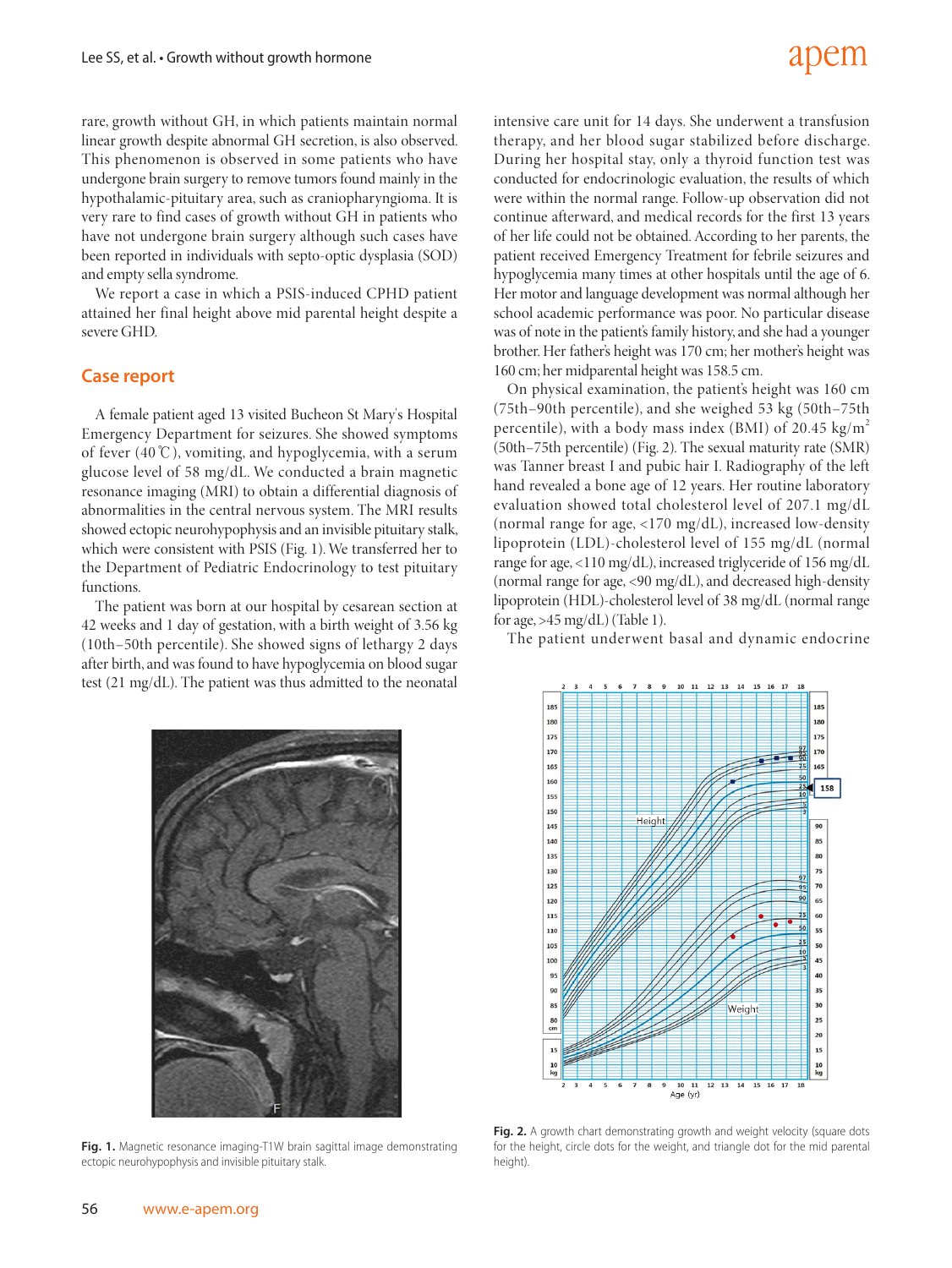# apem

investigation (Table 2). The results showed inadequate GH and cortisol response to insulin-induced hypoglycemia (peak GH, 0.08 μg/L [normal limit, >10 μg/L]; peak cortisol, 3.28 μg/dL [normal limit, >22 μg/dL]) consistent with the diagnosis GHD and adrenocortical insufficiency. IGF-I and IGFBP-3 were also decreased at 5.31 ng/mL (normal range for age, 247–396 ng/ mL) and 1,167.87 ng/mL (normal range for age, 1,527–4,418 ng/mL), respectively. LH and FSH levels rose to 1.58 IU/L and 1.16 IU/L, respectively, following stimulation with GnRH. These findings were consistent with hypogonadotropic hypogonadism. TSH showed no response to TRH; regarding prolactin, the basal level was elevated at 64 ng/mL (normal level, 3–24 ng/ mL) and the level increased further to 157 ng/mL upon TRH simulation. Based on these results, we diagnosed the patient as CPHD caused by PSIS, prescribed cortisol, thyroid hormone, and estrogen, and followed her up in our outpatient clinic.

However, the patient showed poor compliance, and appropriate treatment could not be continued. She visited again as an outpatient 2 years later at the age of 15 years. For 2 years, she grew in height by 7 cm (167 cm; 95th–97th percentile) and in weight by 7 kg (60 kg; 75th–90th percentile). The patient's BMI was  $21.3 \text{ kg/m}^2$  (50th–75th percentile), and the patient had truncal obesity. SMR was Tanner breast I and pubic hair I and her bone age was 14. CPHD was also confirmed on the combined pituitary function test conducted again. In addition, a standard 75 g oral glucose tolerance test revealed normal glucose tolerance and normal insulin level. Bone density showed osteoporosis (T-score of -3.3). Similar to the prior examination results, there were increases in total cholesterol and LDLcholesterol, and a decrease in HDL-cholesterol.

| Table 1. Routine laboratory findings during the first admission to |
|--------------------------------------------------------------------|
| our department                                                     |

| Parameter                  | Value | Normal range for age |  |  |  |
|----------------------------|-------|----------------------|--|--|--|
| Glucose (mg/dL)            | 58    | $60 - 100$           |  |  |  |
| Urea (mg/dL)               | 10.9  | $7.0 - 18.0$         |  |  |  |
| Creatinine (mg/dL)         | 0.8   | $0.31 - 0.88$        |  |  |  |
| Ca (mg/dL)                 | 9.2   | $8.4 - 10.2$         |  |  |  |
| $P$ (mg/dL)                | 4.6   | $2.9 - 5.4$          |  |  |  |
| K(mEq/L)                   | 3.9   | $3.3 - 4.6$          |  |  |  |
| Na (mEg/L)                 | 139   | 135-145              |  |  |  |
| AST (U/L)                  | 124   | $0 - 40$             |  |  |  |
| ALT(U/L)                   | 115   | $0 - 40$             |  |  |  |
| Total cholesterol (mg/dL)  | 207.1 | $124 - 217$          |  |  |  |
| Triglyceride (mg/dL)       | 156   | $41 - 138$           |  |  |  |
| HDL cholesterol (mg/dL)    | 38    | $45 - 65$            |  |  |  |
| LDL cholesterol (mg/dL)    | 155   | $50 - 170$           |  |  |  |
| CPK (U/L)                  | 328   | $5 - 130$            |  |  |  |
| LDH (U/L)                  | 618   | 120-330              |  |  |  |
| Alkaline phosphatase (U/L) | 119   | 105-420              |  |  |  |
| $v$ -GT (U/L)              | 20    | $5 - 24$             |  |  |  |

AST, aspartate transaminase; ALT, alanine aminotransferase; HDL, high-density lipoprotein; LDL, low-density lipoprotein; CPK, creatine phosphokinase; LDH, lactate dehydrogenase; γ-GT, gamma-glutamyl transpeptidase.

The patient started the cortisol (hydrocortisone 10 mg AM and 5 mg PM), thyroid hormone (levothyroxine, 50 μg/day), and estrogen (conjugated estrogen, 0.625 mg/day) replacement therapy again. Patient and parent education was provided to increase her compliance to treatment. The patient reached her final adult height (168 cm) at the age of 16, which was 9.5 cm taller than the midparental height, 158.5 cm (Fig. 2).

### **Discussion**

We have described the growth pattern of the female patient with CPHD and PSIS who maintained GH-independent linear growth from diagnosis to final height (Fig. 2). Her presenting features were recurrent hypoglycemic seizure and delayed puberty and no evidence of growth failure. Although she had persistent GHD with marked reduced GH and IGF-I levels on repeated provocative test, she attained a normal final height above her mid parental height. Our patient was diagnosed as CPHD with PSIS at age 13. However, the documented hypoglycemia during neonatal period suggests that GHD was present at that time.

GH is known as an essential element for normal growth. However, cases of normal growth without GH have been reported. Geffner defined these cases as "growth without GH syndrome."<sup>3)</sup> Matson<sup>4)</sup> reported normal growth without GH for the first time, observing that some patients who had CPHD after craniopharyngioma surgery maintained normal growth velocity. Similar reports on other suprasellar tumor surgeries<sup>5)</sup> have followed. Normal growth without GH was also reported in  $SOD<sup>6</sup>$ , empty sellar syndrome<sup>7</sup>, and PSIS<sup>8</sup>. .

The mechanism of growth without GH remains still unclear. However, regarding normal growth without GH arising

| Table 2. Initial combined pituitary function test |  |  |
|---------------------------------------------------|--|--|
|---------------------------------------------------|--|--|

| <b>Text</b>              | 0 Min   |        |        |        | 30 Min 45 Min 60 Min 90 Min | 120 Min |
|--------------------------|---------|--------|--------|--------|-----------------------------|---------|
| Insulin tolerance test   |         |        |        |        |                             |         |
| Glucose (mg/dL)          | 94      | 64     | 37     | 56     | 83                          | 86      |
| $GH$ ( $\mu$ g/L)        | < 0.04  | < 0.04 | < 0.04 | < 0.04 | 0.08                        | < 0.04  |
| Cortisol (µg/dL)         | 2.53    | 3.16   | 3.01   | 2.45   | 2.81                        | 3.28    |
| IGF-I (ng/mL)            | 11      |        |        |        |                             |         |
| IGFBP-3 (ng/mL)          | 1167.87 |        |        |        |                             |         |
| TRH stimulation test     |         |        |        |        |                             |         |
| TSH (mU/L)               | 0.17    | 1.47   | 1.4    | 1.3    | 0.95                        | 0.71    |
| Free T4 (pg/mL)          | 6.49    |        |        |        |                             |         |
| Prolactin (ng/mL)        | 64.69   | 95.1   | 298    | 157    | 111.7                       | 92.36   |
| GnRH stimulation<br>test |         |        |        |        |                             |         |
| $LH$ (IU/L)              | <1      | 1.14   | 1.54   | 1.57   | 1.58                        | 1.64    |
| FSH (IU/L)               | <1      | $<$ 1  | 1.11   | 1.23   | 1.66                        | 1.6     |
| $E2$ (pg/mL)             | 3.41    |        |        |        |                             |         |

GH, growth hormone; IGF-I, insulin growth factor-I; IGFBP-3, insulin-like growth factor binding protein-3; TRH, thyrotropin releasing hormone; TSH, thyroid-stimulating hormone; GnRH, gonadotropin releasing hormone; LH, luteining hormone; FSH, follicle stimulating hormone; E2, estradiole.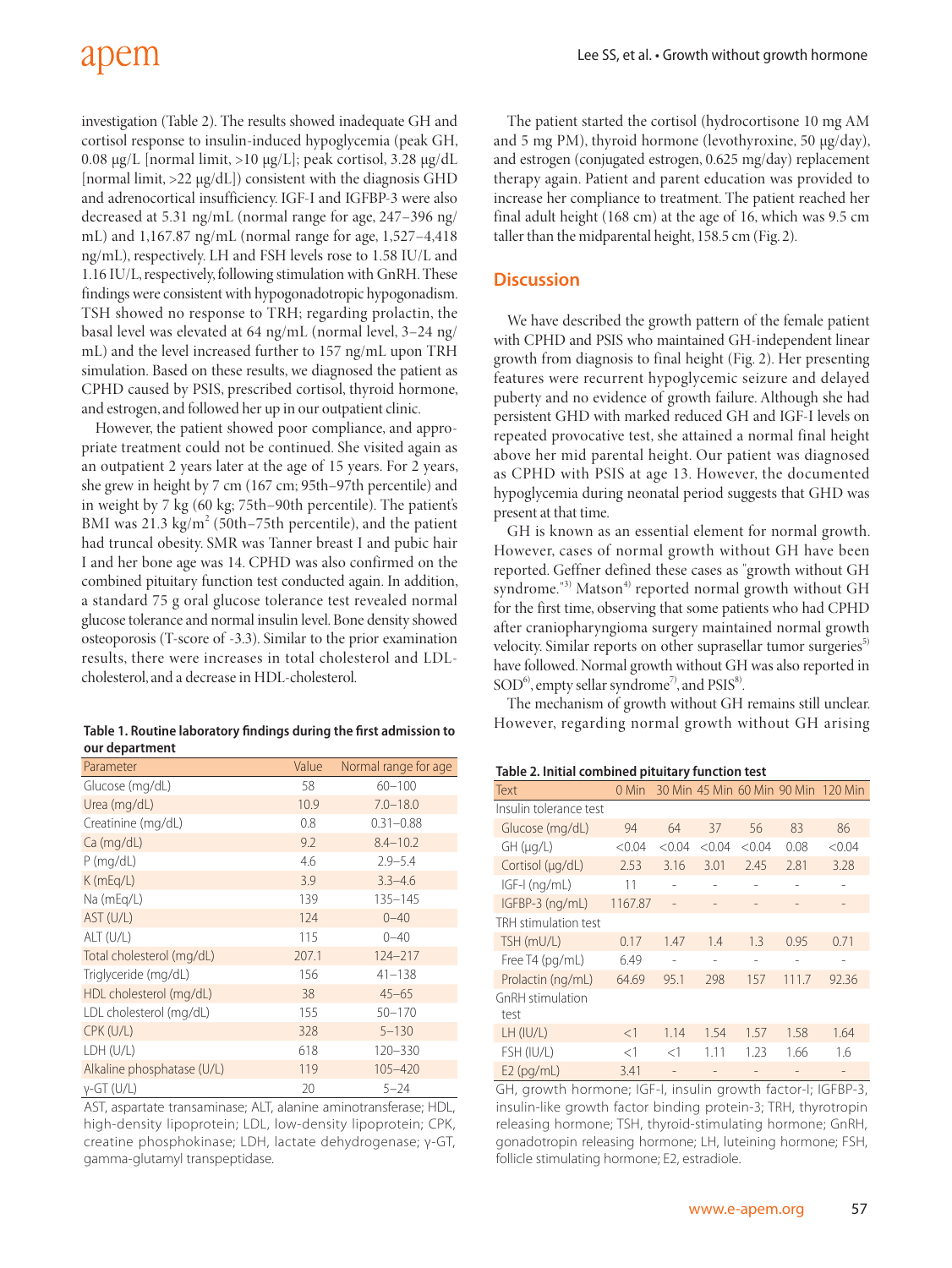after brain surgery, hypothalamic damage caused by the brain surgery is thought to induce obesity, and the resulting hyperinsulinemia and/or hyperprolactinemia are assumed to be important mechanisms of normal growth without GH in postsurgery patients. It is assumed that elevated insulin and/or prolactin concentration normalize IGF-1 levels even in GHD patients, restricts the increase in serum levels of IGFBP-3, and changes the distribution of circulating IGF-1. Thus, normal growth without GH continues because of the effects of IFG-I, which are independent of  $GH^{3,9}$ . In addition, the elevated leptin levels secreted from the increased fat tissues, which result from obesity, have also been suggested as a mechanism of maintenance of normal growth velocity. Holloway<sup>10)</sup> observed that leptin directly induces the proliferation and maturation of chondrocytes, and that it stimulates IGF-I and IGF-I receptor gene expression in a laboratory model of endochondral ossification; based on these findings, Maor explained that leptin can play a role in maintaining growth velocity by working as a bone growth factor in GHD patients. Our patient was not obese, and her insulin level was within the normal range, yet her prolactin level was elevated. Prolactin levels can increase when the hypothalamus is damaged owing to its defective regulation, and the levels can also increase in hypothalamic tumors and PSIS. Hyperprolactinemia is also suggested as a mechanism of growth without GH; however, concrete details on how it stimulates growth are not known.

Growth without GH has also been reported in SOD patients with normal insulin and prolactin levels and decreased IGF-I levels. Thus, their normal growth seems to be maintained by another mechanism different than that in patients who previously underwent brain tumor surgery. Although uncertain, a report suggested that decreased IGFBP levels may maintain normal free IGF-I concentration despite low IGF-I levels, thus enabling normal growth $11$ <sup>11)</sup>.

A few cases of normal growth without GH in patients with PSIS-induced CPHD, as in our patient, have been reported<sup>8)</sup>. These patients, despite their marked reduced GH and IGF-I levels, were not obese, and their prolactin and insulin levels were within the normal ranges. Free IGF-I was also within the normal range. Murashita et al.<sup>8)</sup> stimulated erythroid progenitor cells with the serum of PSIS patients who showed near-normal growth despite CPHD, and reported that the experimental group showed a normal degree of serum growth-promoting activity when compared to the control group. However, the exact mechanism was not explained clearly.

Arroyo et al.<sup>12)</sup> reported on growth without GH in a patient with CPHD and hypoplastic pituitary due to a mutation in the *PROP1* gene. This patient, whose height was below normal until 15, kept growing until 20 to reach the range of mid parental height. The authors assumed that growth within the mid parental height range was possible due to delayed epiphyseal fusion caused by estrogen deficiency and the resulting prolonged growth. Our patient also had hypogonadotropic hypogonadism; however, she already reached the mid parental height range at the age of 13 and kept growing since to reach the

# adem

final adult height beyond the mid parental height. Therefore, we assume that factors other than epiphyseal fusion delay are involved.

Apart from the mitogenic activity promoting linear growth, GH exerts a number of other metabolic effects directly or indirectly through IGF-I medication, including effects on body composition, skeletal maturation and mineral metabolism<sup>13,14)</sup> Pavlou et al.<sup>13)</sup> reported that a boy aged 7 showed higher than normal growth velocity (8–9 cm per year) despite a severe GHD arising after a surgery for suprasellar craniopharyngioma; however, the patient showed metabolic GHD symptoms, such as bone age delay and abdominal obesity. Our patient was in a similar case in that she showed metabolic GHD symptoms, such as bone age delay, central obesity, osteoporosis, and dyslipidemia, although she reached normal height above the mid parental height without GH.

In summary, we report a case in which a CPHD with PSIS patient maintained normal growth, despite severe GH and IGF-I deficiency and metabolic GHD symptoms. The exact mechanism of growth without GH needs to be clarified further in the future. Additional studies are required to determine if children with growth without GH should receive GH treatment as adults do for GHD to obtain GH's metabolic effect.

## **Conflict of interest**

No potential conflict of interest relevant to this article was reported.

## **References**

- 1. Lazar L, Dan S, Phillip M. Growth without growth hormone: growth pattern and final height of five patients with idiopathic combined pituitary hormone deficiency. Clin Endocrinol (Oxf) 2003;59:82-8.
- 2. David WC, Sara AD, Sally R. Normal and aberrant growth. In: Melmed S, Polonsky KS, Larsen PR, Kronenberg HM. Williams textbook of endocrinology. 13th ed. Philadelphia (PA): Elsevier Saunders, 2016:964-1073.
- 3. Geffner ME. The growth without growth hormone syndrome. Endocrinol Metab Clin North Am 1996;25:649- 63.
- 4. Matson DD. Craniopharyngioma. Clin Neurosurg 1962;10:116-29.
- 5. Holmes LB, Frantz AG, Rabkin MT, Soeldner JS, Crawford JD. Normal growth with subnormal growth-hormone levels. N Engl J Med 1968;279:559-66.
- 6. Costin G, Murphree AL. Hypothalamic-pituitary function in children with optic nerve hypoplasia. Am J Dis Child 1985;139:249-54.
- 7. Geffner ME, Lippe BM, Bersch N, Van Herle A, Kaplan SA, Elders MJ, et al. Growth without growth hormone: evidence for a potent circulating growth factor. Lancet 1986;1:343-7.
- 8. Murashita M, Tajima T, Nakae J, Shinohara N, Geffner